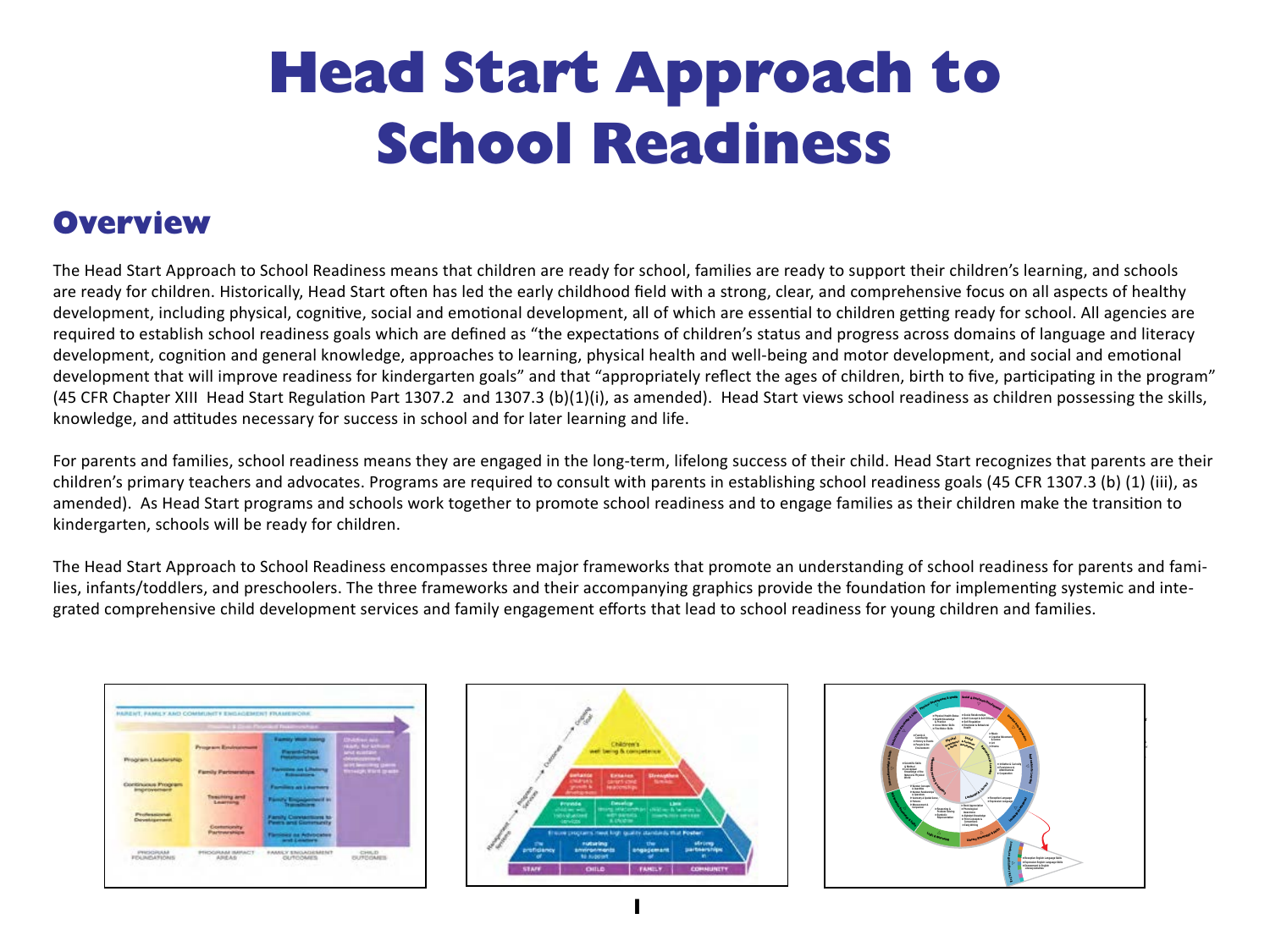## **Parent, Family and Community Engagement Framework**

|                                          |                                 | Positive & Goal-Oriented Relationships                                                                    |                                                                |
|------------------------------------------|---------------------------------|-----------------------------------------------------------------------------------------------------------|----------------------------------------------------------------|
| Program Leadership                       | <b>Program Environment</b>      | Family Well-being<br><b>Parent-Child</b><br>Relationships                                                 | Children are<br>ready for school<br>and sustain<br>development |
|                                          | <b>Family Partnerships</b>      | <b>Families as Lifelong</b><br><b>Educators</b>                                                           | and learning gains<br>through third grade                      |
| <b>Continuous Program</b><br>Improvement | <b>Teaching and</b><br>Learning | <b>Families as Learners</b><br>Family Engagement in<br><b>Transitions</b>                                 |                                                                |
| Professional<br>Development              | Community<br>Partnerships       | <b>Family Connections to</b><br><b>Peers and Community</b><br><b>Families as Advocates</b><br>and Leaders |                                                                |
| PROGRAM<br><b>FOUNDATIONS</b>            | PROGRAM IMPACT<br><b>AREAS</b>  | <b>FAMILY ENGAGEMENT</b><br><b>OUTCOMES</b>                                                               | CHILD.<br><b>OUTCOMES</b>                                      |

- $\triangleright$  Parent and family engagement in Head Start and Early Head Start is about building relationships with families that support family well-being; supporting strong relationships between parents and their children; and nurturing ongoing learning and development for both parents and children. *The Parent, Family, and Community Engagement (PFCE) Framework* is a roadmap for progress in achieving the types of outcomes that lead to positive and enduring change for children and families.
- $\triangleright$  The PFCE Framework was developed in partnership with programs, families, experts, and the National Center on Parent, Family, and Community Engagement. It is a research-based approach to program change that shows how an agency can work together as a whole—across systems and service areas— to promote parent and family engagement and children's learning and development.
- $\triangleright$  The PFCE Framework graphic demonstrates that when parent and family engagement activities are systemic and integrated across program foundations and program impact areas, family engagement outcomes are achieved. This results in children who are healthy and ready for school. Parent and family engagement activities succeed when they are grounded in positive, ongoing, and goal-oriented relationships with families.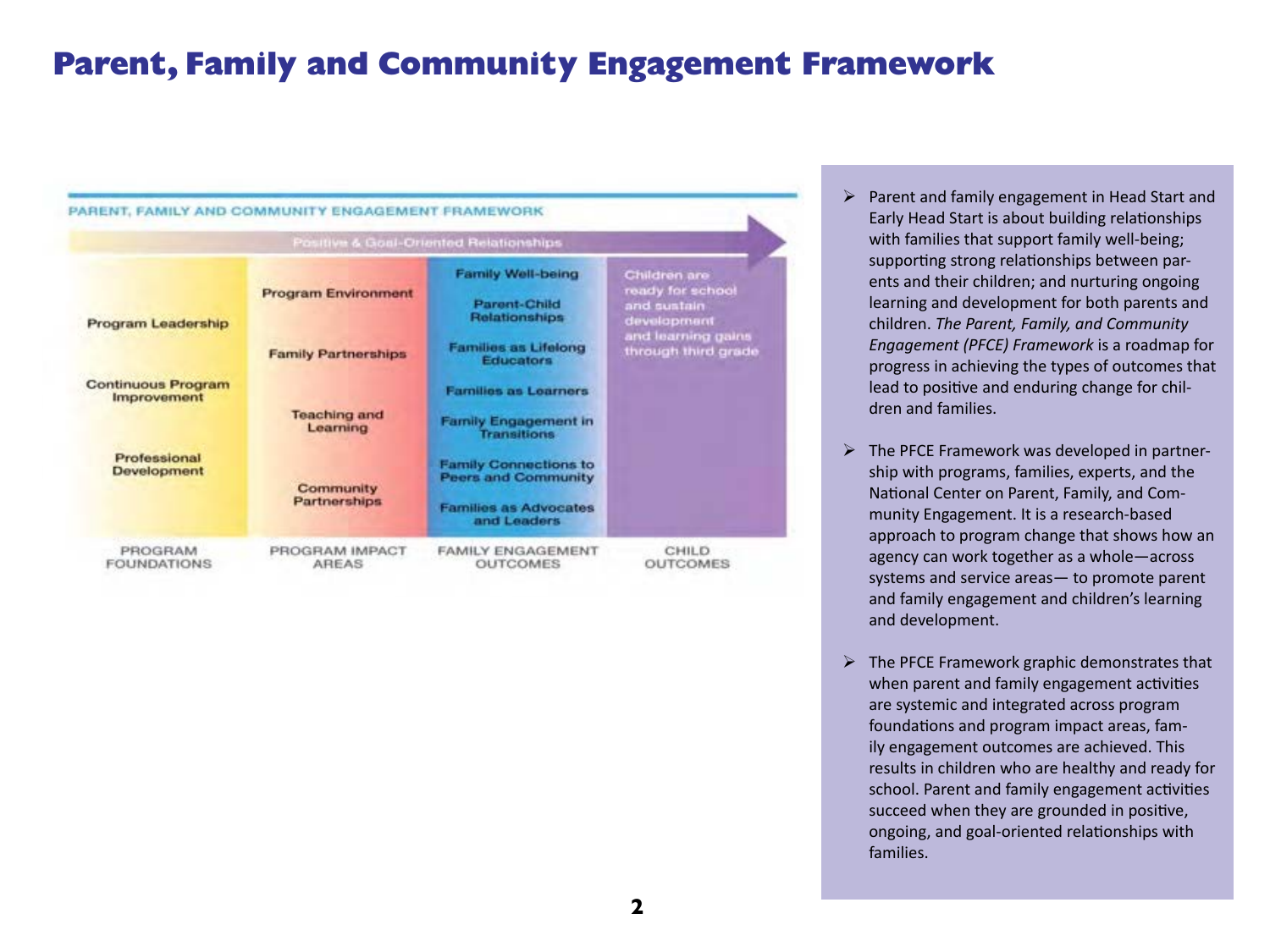### **Head Start and Early Head Start Parent and Family Engagement**

As research suggests, parents and family members are more likely to become engaged in their young child's development and learning when they have positive and trusting relationships with those who support them.<sup>1</sup> In Head Start and Early Head Start, these relationships focus on goals that families develop with the support of program leadership, staff, and engaged community partners. These goal-directed relationships are part of the two-generational approach of working with children and adult family members and distinguish Head Start and Early Head Start from other early childhood initiatives. They are most likely to take root within programs that take intentional steps to promote parent and family engagement.

Families play a critical role in helping their children to prepare for school and a lifetime of academic success. Agencies are required to consult with parents in establishing school readiness goals (45 CFR 1307.3 (b) (1) (iii), as amended). It matters when programs engage parents and families in their children's development and learning. In fact, research indicates that:

- Children with supportive home learning environments show increased literacy development, better peer interactions, fewer behavior problems, and more motivation and persistence during learning activities.<sup>2</sup>
- Among the youngest children, daily parent-child reading from infancy prompts cognitive skills as well as early vocabulary gains that lead to more reading and vocabulary growth<sup>3</sup>, a pattern of growth that has been compared to a snowball.
- Continued family engagement is important through the school years. Longitudinal studies of low-income children show that high family involvement offsets the risks of children growing up in low-income households and in households with low parent education.<sup>4</sup>

The launch of the PFCE Framework marks the beginning of a new wave of technical assistance resources that will be made available to programs in the coming year through the National Center on Parent, Family, and Community Engagement. The PFCE Framework can be used in program-wide strategic planning, program design and management, systems of continuous improvement, professional development for staff, and with governing bodies and parent groups. It can be used to help improve program services or to inform community partners about Head Start parent and family engagement goals and the importance of those goals for school readiness. The PFCE Framework is intended to inspire a renewed spirit of collaboration with families and community partners as programs identify and take next steps to engage parents, families, and the community to achieve better outcomes for children and families.

<sup>1</sup> Bryk, A.S. & Schneider, B. (2003). Trust in schools: a core resource for school reform. Educational Leadership, 60(6).

Lopez, M.E., Dorros, S., & Weiss, H. (1999). Family-centered child care. Cambridge, MA: Harvard Family Research Project.

<sup>2</sup> Fantuzzo, J., McWayne, C., & Perry, M. (2004). Multiple dimensions of family involvement and their relations to behavioral and learning competencies for urban, low-income children. The School Psychology Review, 33(4), 46 Weiss, H., Caspe, M., Lopez, M. E. (2006). Family Involvement in Early Childhood Education. Family Involvement Makes a Difference. Cambridge, MA: Harvard Family Research Project.

<sup>3</sup> Raikes, H., Luze, G., Brooks-Gunn, J., Raikes, H.A., Pan, B.A., Tamis-LeMonda, C.S., et al. (2006). Mother-child book reading in low-income families: Correlates and outcomes during the first three years of life. Child De 4 Dearing, E., Kreider, H., Simpkins, S., & Weiss, H. B. (2006). Family involvement in school and low-income children's literacy performance: Longitudinal associations between and within families. Journal of Educational Ps

Barnard, W.M. (2004). Parent involvement in elementary school and educational attainment. Children & Youth Services Review, 26(1), 39-62.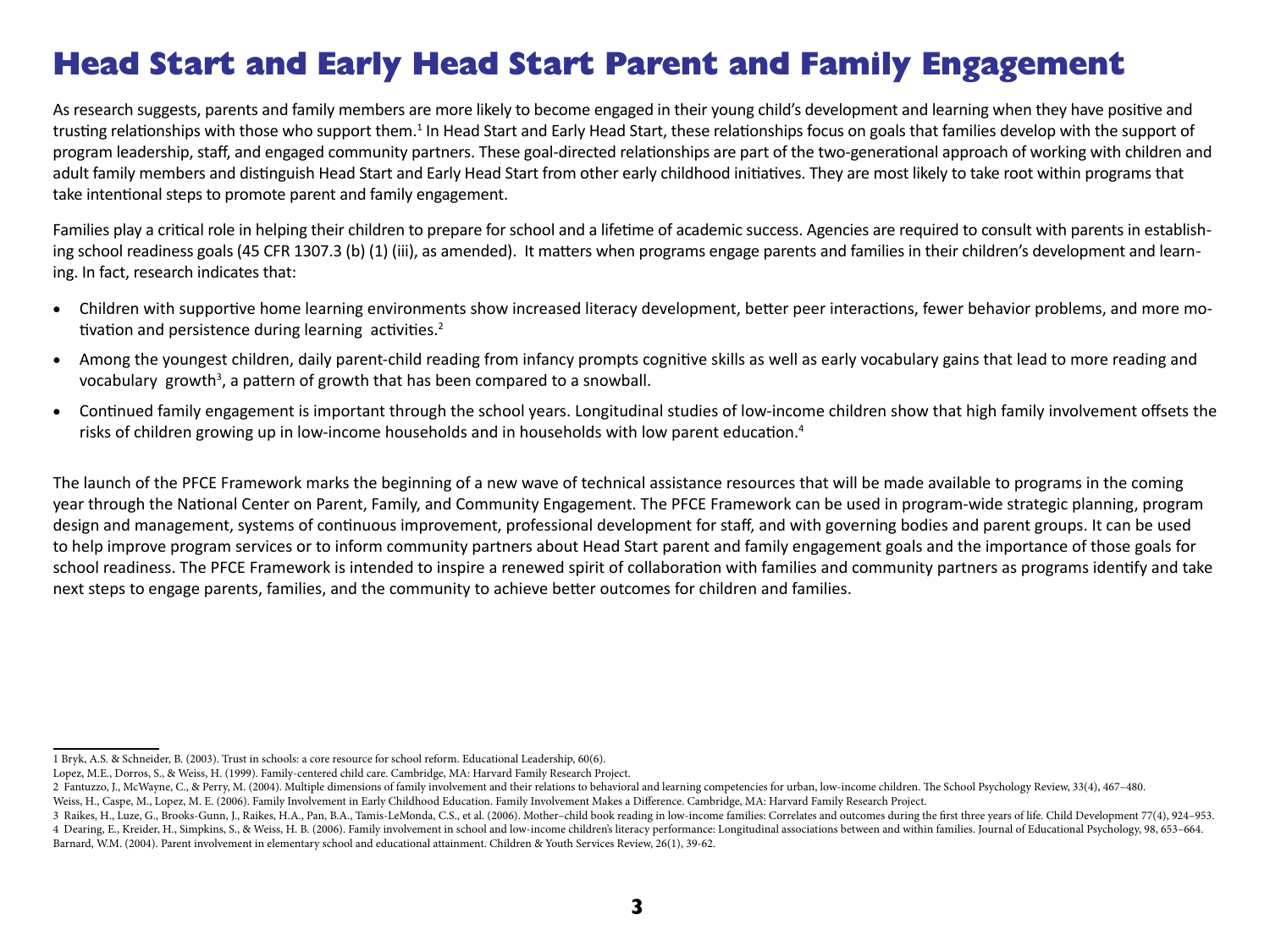### **REVISED Framework for Programs Serving Infants and Toddlers and Their Families\***



- The text in the Revised Early Head Start Program Performance Measures Conceptual Framework has been modified to represent current Office of Head Start language related to ongoing quality improvement, qualified staff, and family engagement. NOTE: The concepts behind the Framework have not changed.
- $\triangleright$  This Conceptual Framework provides a guide for programs to develop and implement supports for the healthy growth and development of expectant families, babies, and toddlers. Strong management systems provide the foundation for implementing comprehensive child development and family support services that lead to positive outcomes for very young children and their families.
- $\triangleright$  Through the implementation of continuous and comprehensive child development and family support services, program staff builds trusting and respectful relationships with families that integrate their values, beliefs, and caregiving practices. Trust and attachment are the context for learning and development in the five essential domains – physical and health, social and emotional, approaches to learning, language and literacy, and cognition and general knowledge.
- $\triangleright$  Fostering healthy development and secure attachment begins prenatally and continues to influence the developmental competence of very young children throughout their first years. Infants' and toddlers' well-being and competence in the five essential domains are developed in the context of trusting relationships. Ensuring positive relationships through nurturing experiences during the earliest years supports children's developmental competence throughout their preschool and school years.
- ¾ For more information, go to [Research to Practice: Program](http://www.acf.hhs.gov/programs/opre/ehs/perf_measures/reports/prgm_perf_measures/prgm_perf_measure_4pg.pdf)  [Performance Measures for Head Start Programs Serving Infants](http://www.acf.hhs.gov/programs/opre/ehs/perf_measures/reports/prgm_perf_measures/prgm_perf_measure_4pg.pdf)  [and Toddlers](http://www.acf.hhs.gov/programs/opre/ehs/perf_measures/reports/prgm_perf_measures/prgm_perf_measure_4pg.pdf) and [The Head Start Parent, Family, and Community](http://eclkc.ohs.acf.hhs.gov/hslc/standards/IMs/2011/pfce-framework.pdf)  [Engagement Framework: Promoting Family Engagement and](http://eclkc.ohs.acf.hhs.gov/hslc/standards/IMs/2011/pfce-framework.pdf)  [School Readiness, from Prenatal to Age 8](http://eclkc.ohs.acf.hhs.gov/hslc/standards/IMs/2011/pfce-framework.pdf).

\*Source: [Research to Practice: The Program Performance](http://www.acf.hhs.gov/programs/opre/ehs/perf_measures/reports/prgm_perf_measures/prgm_perf_measure_4pg.pdf) Measures for Head Start Programs Serving [Infants and Toddlers](http://www.acf.hhs.gov/programs/opre/ehs/perf_measures/reports/prgm_perf_measures/prgm_perf_measure_4pg.pdf). HHS/ACF/OPRE. April 2006.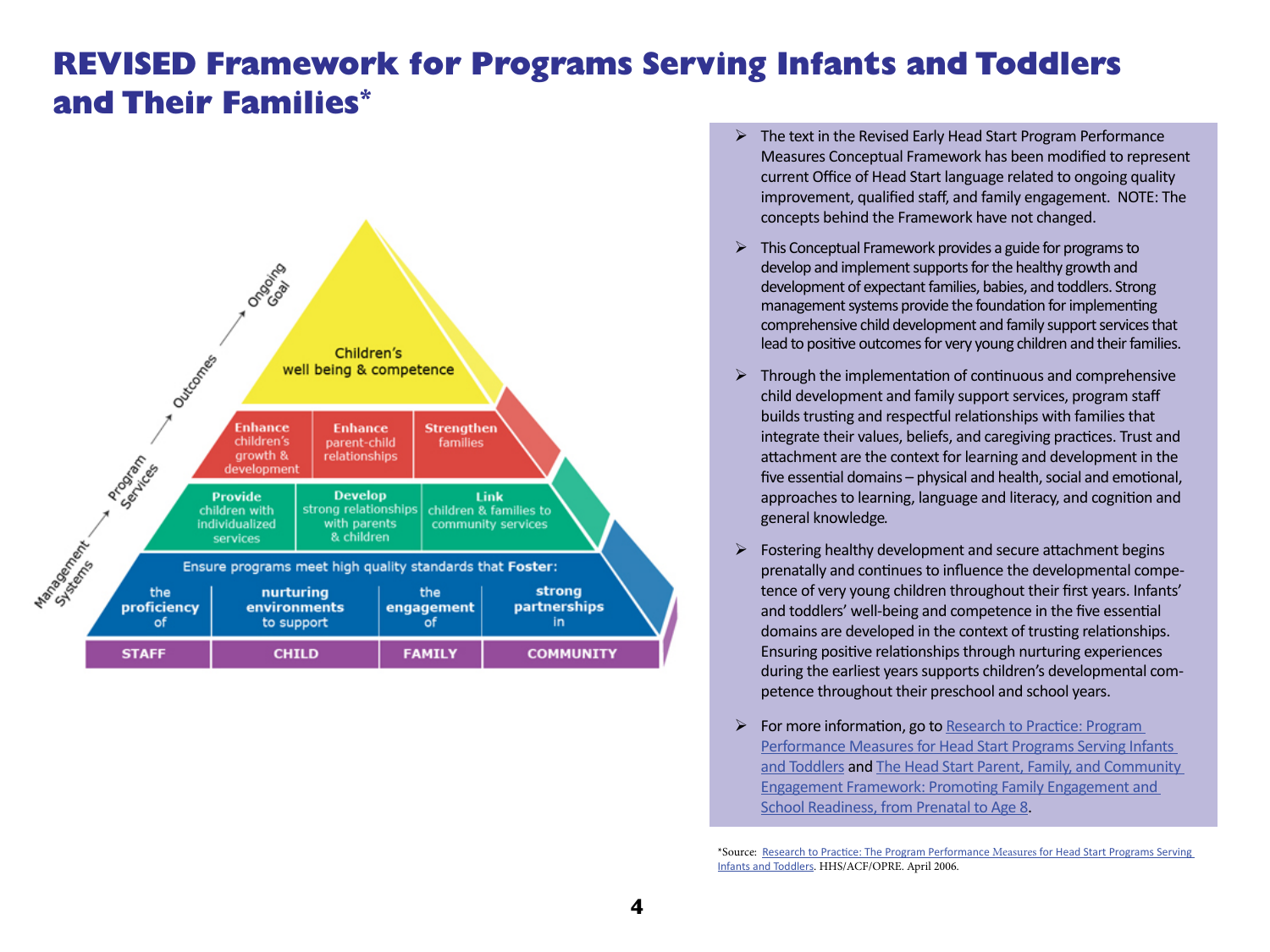## **How Do Infant/Toddler Programs Support School Readiness?**

All Head Start agencies serving infants and toddlers must establish program goals for improving the school readiness of participating children and take steps to achieve these goals (45 CFR XIII 1307.3 (b)(1),(2) as amended). The Office of Head Start is developing resources and materials to support programs in developing and implementing school readiness goals for infants and toddlers based on the following foundations and principles.

#### **SCHOOL READINESS GOALS FOR INFANTS AND TODDLERS**

Agencies need to consider infant and toddler developmental needs when implementing th[e Four Action Steps](http://eclkc.ohs.acf.hhs.gov/hslc/tta-system/ehsnrc/Early%20Head%20Start/early-learning/curriculum/SchoolReadiness.htm) to set and achieve appropriate school readiness goals for this age group:

- 1. Establish goals for improving school readiness across the five essential domains: language and literacy, cognition and general knowledge, approaches to learning, physical development and health, and social and emotional development;
- 2. Create and implement an action plan for achieving the established school readiness goals;
- 3. Assess child progress on an ongoing basis and aggregate and analyze data at multiple times throughout the year; and
- 4. Examine data for patterns of progress for groups of children in order to revise, or develop and implement, plans for program improvement.

#### **PROVIDING A FOUNDATION FOR SCHOOL READINESS**

The Head Start Act of 2007 requires that programs serve infants, toddlers, and their families by providing … "early, continuous, intensive, and comprehensive child development and family support services that will enhance the physical, social, emotional, and intellectual development of participating children" (Sec.645A (b)(1)). How does this relate to improving school readiness for infants and toddlers?

Improving school readiness for infants and toddlers means providing a secure foundation for child development and early learning across domains that ensures children enter preschool, and eventually school, ready to succeed. The large body of research on brain development and how babies learn clearly demonstrates the importance of secure attachments with adults as critical to babies' overall development.

Below are considerations for a program structure and design to support the delivery of child-focused, family-centered services that promote infant /toddler development and early learning.

#### **IMPLEMENTING HIGH-QUALITY PROGRAMS FOR INFANTS,TODDLERS,AND FAMILIES**

When implementing appropriate services across program options and settings that support achievement toward school readiness goals for infants and toddlers, consider:

- Is one primary caregiver assigned to each child in center-based Early Head Start programs? Is there one home visitor assigned long term in the home-based program option? Are there limited transitions within the day/week/month/year to ensure continuity of care?
- Do infants and toddlers and their families feel safe and secure within their program setting? Do staff use responsive caregiving practices to engage them? How are staff supported in an ongoing way to develop and foster close and trusting relationships among families, children, and colleagues?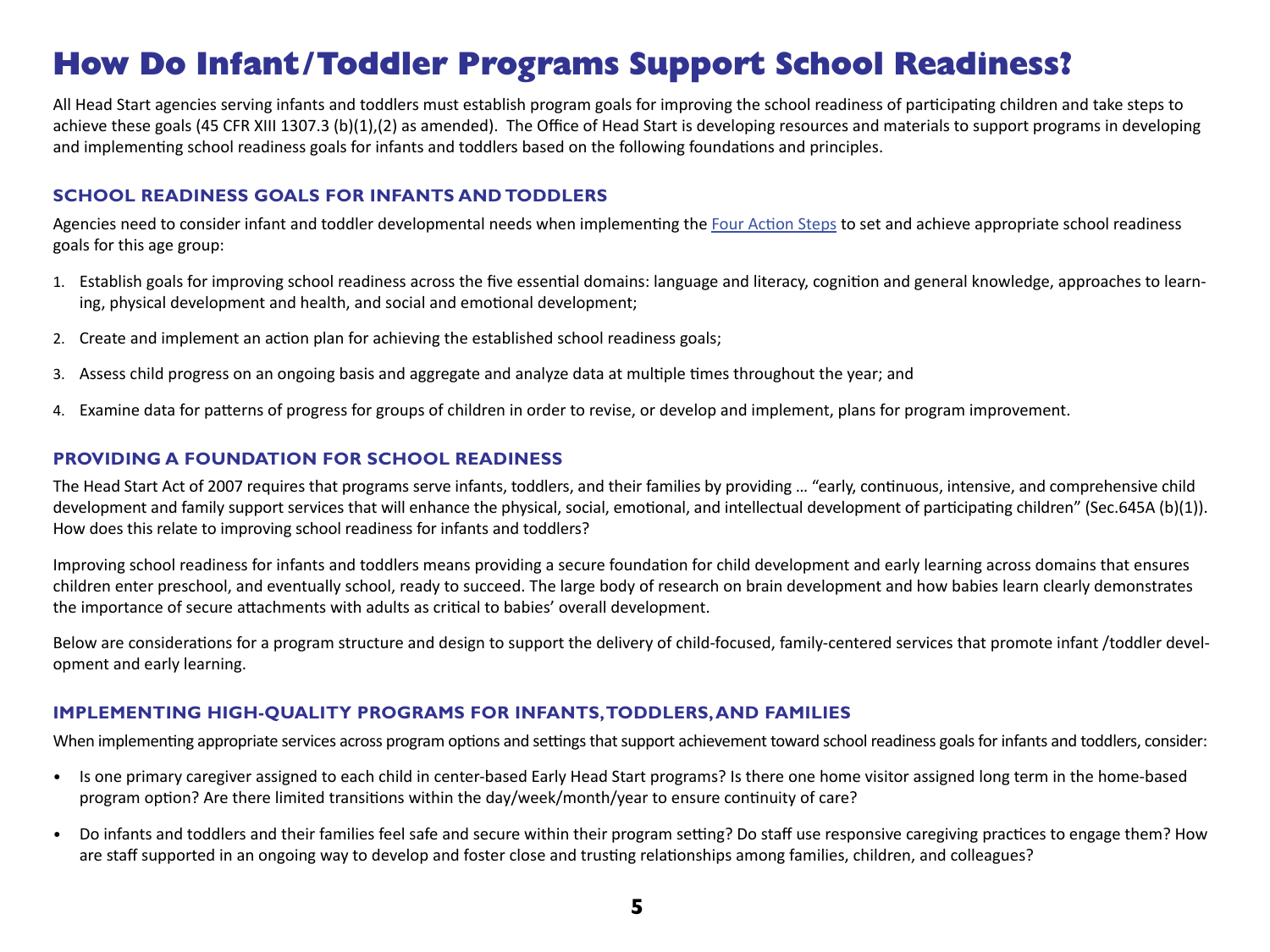- What curriculum is used? Is it rooted in the concept of learning through relationships and routines? Does it support developmental progress in school readiness goals across the five essential domains? What do group and individualized routines look like? Are routines based upon individual needs and preferences? How are staff supported to implement nurturing care routines and play experiences to intentionally support development and learning? How are families engaged "as the child's first and primary teacher?"
- Are there written plans for individual children as well as for groups of children? Do the plans reflect developmental milestones for each child and progress in reaching them? How are families involved in determining developmental goals? Do plans and daily care practices include family care practices and routines, as best as possible, to implement continuity of care?
- Is the environment rich with language so that babies hear words and language describing the array of experiences throughout the day? Do developing toddlers find adults who listen and understand their own budding expressions? How are staff and families supported in using a variety of conversational styles to foster emerging concepts and cognitive learning?
- Is there a process of ongoing assessment that includes a valid and reliable instrument, observations of staff and family, and anecdotal records? How does planning include all staff and family members caring for the child? How does it document the adaptation of curricular goals based on baby/toddler progress across all domains?
- Is there a systematic process to look for patterns of progress and outcomes in groups of infants and toddlers? How is this information used to enhance program performance and design so all children succeed?

#### **RESOURCES ON SCHOOL READINESS FOR INFANTS AND TODDLERS**

[Early Head Start Research to Practice](http://www.acf.hhs.gov/programs/opre/ehs/research_practice/index.html). HHS/ACF/OPRE. 2003 – Current.

[Family Engagement and Ongoing Child Assessment](http://eclkc.ohs.acf.hhs.gov/hslc/tta-system/family/docs/family-engagement-and-ongoing-child-assessment-081111.pdf). HHS/ACF/OHS. 2011.

A [Guide to Resources for Developing School Readiness Goals](http://eclkc.ohs.acf.hhs.gov/hslc/tta-system/teaching/docs/Resource-Guide-3.pdf). HHS/ACF/OHS. 2011.

[Head Start Act, as amended December 12, 2007, Sec. 645A](http://eclkc.ohs.acf.hhs.gov/hslc/standards/Head%20Start%20Act#645A) describes Early Head Start Programs as providing:

- • "Family-centered services for low-income families with very young children designed to promote the development of the children, and to enable their parents to fulfill their roles as parents and to move toward self-sufficiency" [Sec. 645A (a)].
- • "Either directly or through referral, early, continuous, intensive, and comprehensive child development and family support services that will enhance the physical, social, emotional, and intellectual development of participating children" [Sec.645A (b)(1)].

[Head Start and Early Head Start School Readiness Frequently Asked Questions \(FAQs\).](http://eclkc.ohs.acf.hhs.gov/hslc/sr/faq) HHS/ACF/OHS. March 2012.

[Head Start Parent, Family, and Community Engagement Framework: Promoting Family Engagement and School Readiness, from Prenatal to Age 8](http://eclkc.ohs.acf.hhs.gov/hslc/standards/IMs/2011/pfce-framework.pdf). HHS/ACF/OHS. 2011.

[Healthy Start, Grow Smart Series: Prepare My Child for School](http://eclkc.ohs.acf.hhs.gov/hslc/tta-system/family/For%20Parents/Growing%20Up/School%20Readiness/parent_pub_00109_122205.html). DOA/ED/DHHS. 2002.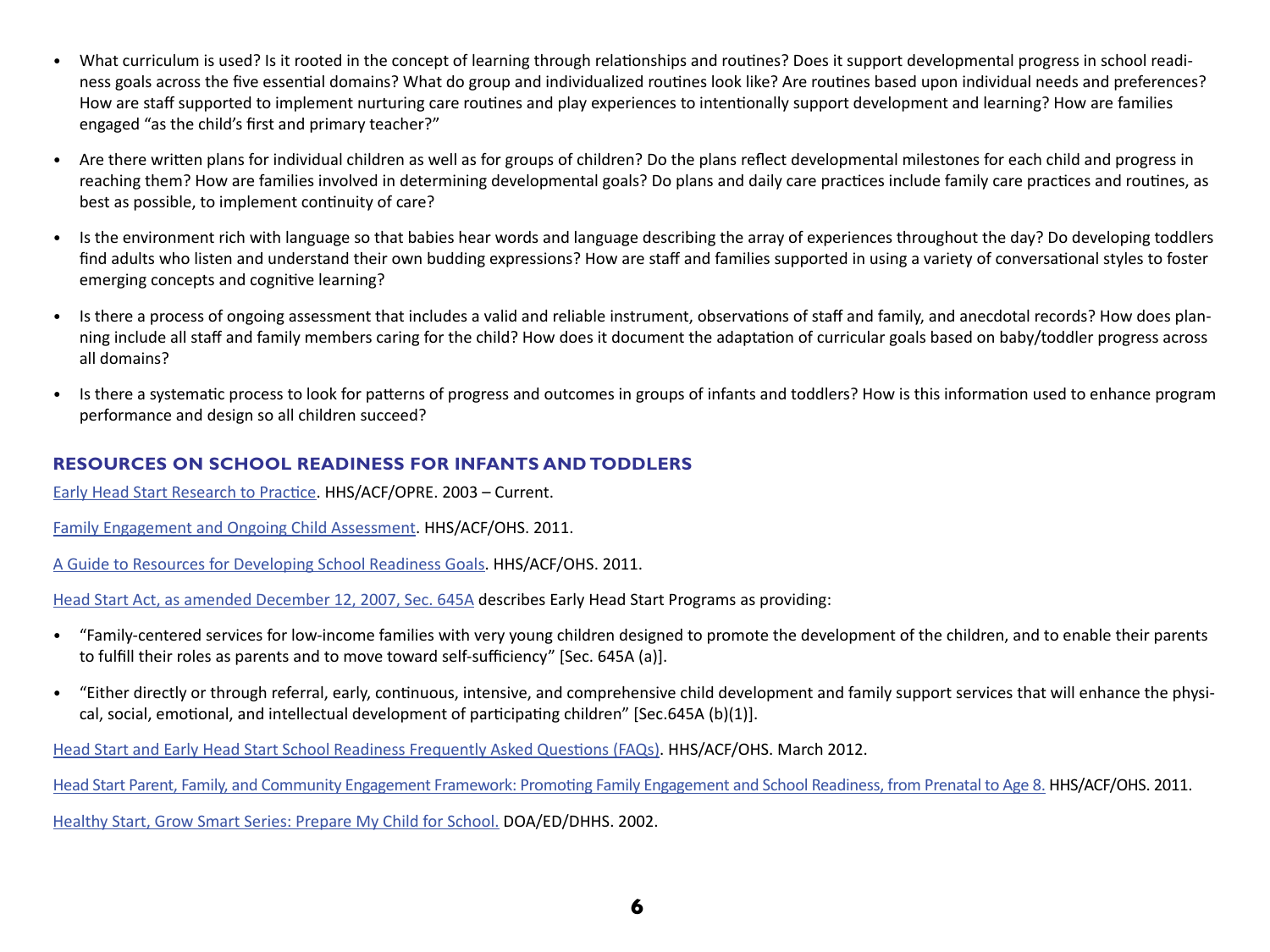[Research to Practice: Program Performance Measures for Head Start Programs Serving Infants and Toddlers.](http://www.acf.hhs.gov/programs/opre/ehs/perf_measures/reports/prgm_perf_measures/prgm_perf_measure_4pg.pdf) HHS/ACF/OPRE. April 2006.

[Resources for Measuring Services & Outcomes in Head Start Programs Serving Infants & Toddlers.](http://www.acf.hhs.gov/programs/opre/ehs/perf_measures/reports/resources_measuring/res_meas_title.html) HHS/ACF/OPRE. Revised 2011.

[School Readiness Action Steps for Infants and Toddlers](http://eclkc.ohs.acf.hhs.gov/hslc/tta-system/ehsnrc/Early%20Head%20Start/early-learning/curriculum/SchoolReadiness.htm). HHS/ACF/OHS. 2012.

[Technical Assistance Paper No. 6: The Foundations for School Readiness: Fostering Developmental Competence in the Earliest Years.](http://eclkc.ohs.acf.hhs.gov/hslc/hs/resources/ECLKC_Bookstore/PDFs/TA6%5B1%5D.pdf) HHS/ACF/ACYF/HSB. 2003.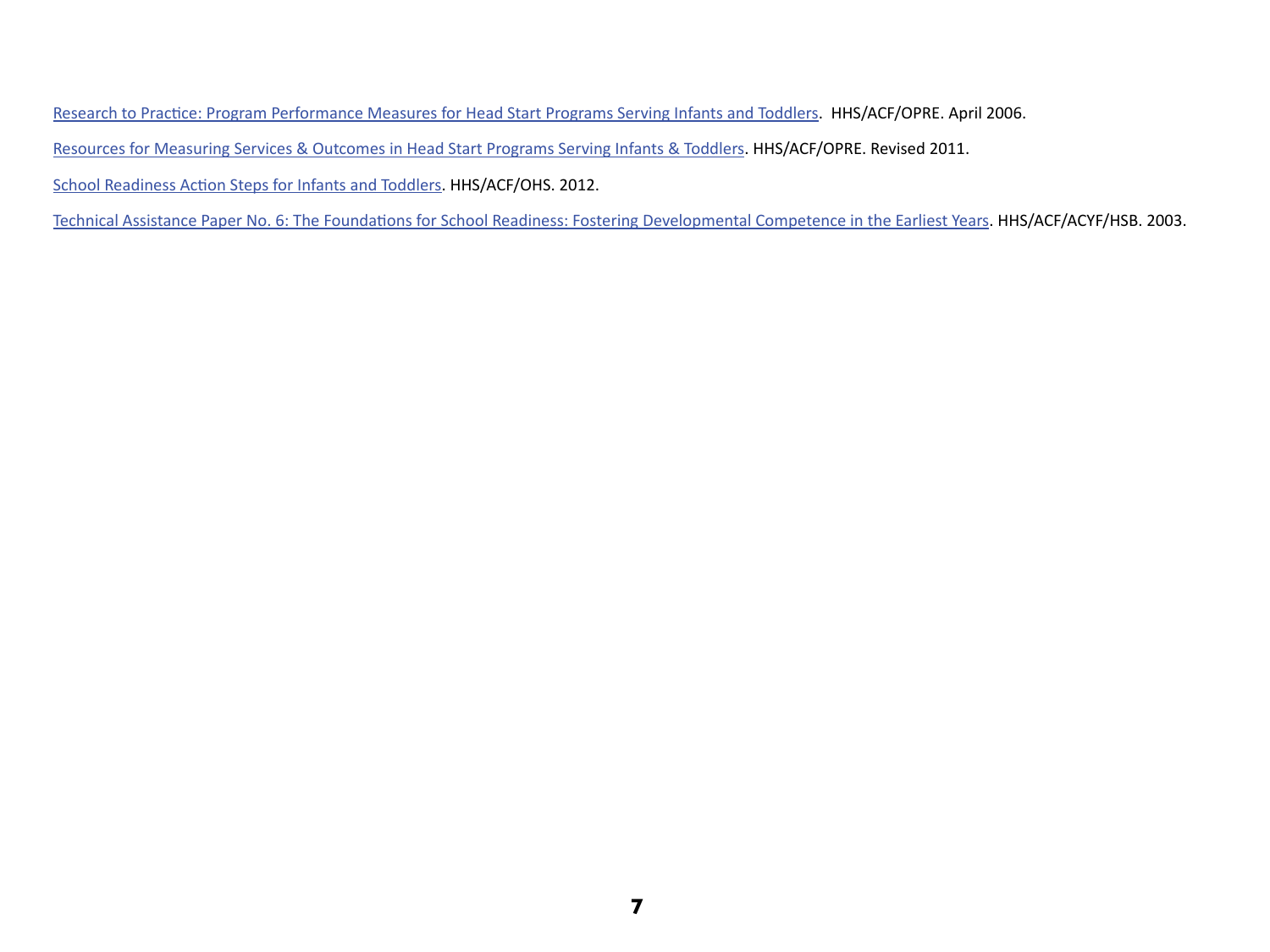### **The Head Start Child Development and Early Learning Framework**